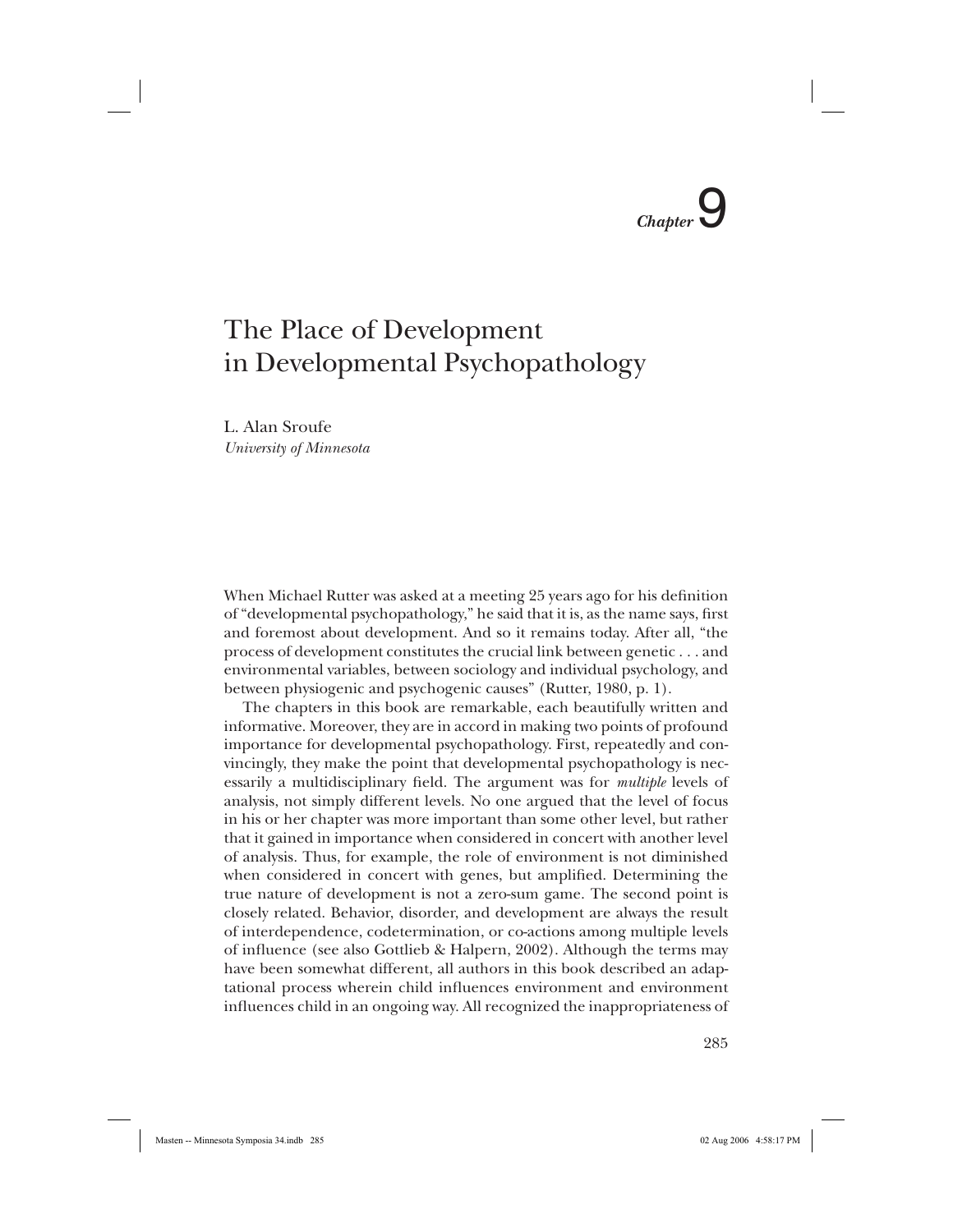linear causal models in which some single pathogen is linked ineluctably to a singular outcome or in which there is an artificial separation of mind and body, genes and experience, or child and surrounding context. As Rutter (chapter 1) put it, for example: ". . . the traditional neat and tidy subdivision into genetic effects and environmental effects has broken down" (p. 20).

In addition, each of the chapters provided important examples of the place of development in a multilevel approach to psychopathology. Rutter (chapter 1) provides a complex model of development in medicine, wherein, for example, changes that in themselves are benign initiate a course of development that leads to disease (as in malignant tumors), or where there is heterotypic continuity in development, in which distinctly different risk factors are potent at different points in the developmental process (as in heart disease). He also gives numerous examples of co-action, including the classic studies of Cadoret and Tienari, which show that the conjoint effects of genetic and environmental liability are far beyond those of either alone. Finally, he provides examples from his work that even disorders widely believed to have genetic involvement, such as schizophrenia, are subject to notable environmental influence.

In chapter 2, Hanson and Gottesman enliven the once more static concepts of "reaction range" and "diathesis-stress" through use of the developmental concept of adaptation. Neither diathesis nor potentials are set at birth, and the reaction range becomes a "reaction surface" in this evolved view. "Human development is more than an interaction term in an analysis of genetic and environmental variances" (p. 32). The dynamic concept of epigenesis continues to evolve and now includes environmental effects at every level. These authors, as well as Rutter (chapter 1) and Boyce (chapter 3), discuss the exciting new research on methylation that shows that early experience can have lasting effects, not only on behavior but also on the physiological stress reactivity system and on the turning on and off of the glucocorticoid receptor genes themselves. "The previously spurned concept of the inheritance of acquired characteristics is resurfacing at the molecular level . . . but now based on credible data" (p. 32).

Boyce (chapter 3) presents a general model in which reactive children in high stress environments are placed on long-term trajectories toward physical and mental health problems. Thus, genetic vulnerability would increase the salience of environmental adversity, not reduce it. Moreover, the model is even more complex than first implied because "biological sensitivity to context may not only moderate associations between social context and health, but may be itself a product of early social contextual influences" (p. 63). Biological sensitivity to context is not simply a cause but is an outcome as well.

Such thinking is consistent with the nonlinear, systemic thinking that runs throughout this book.

**X-REF**

**X-REF**

**X-REF**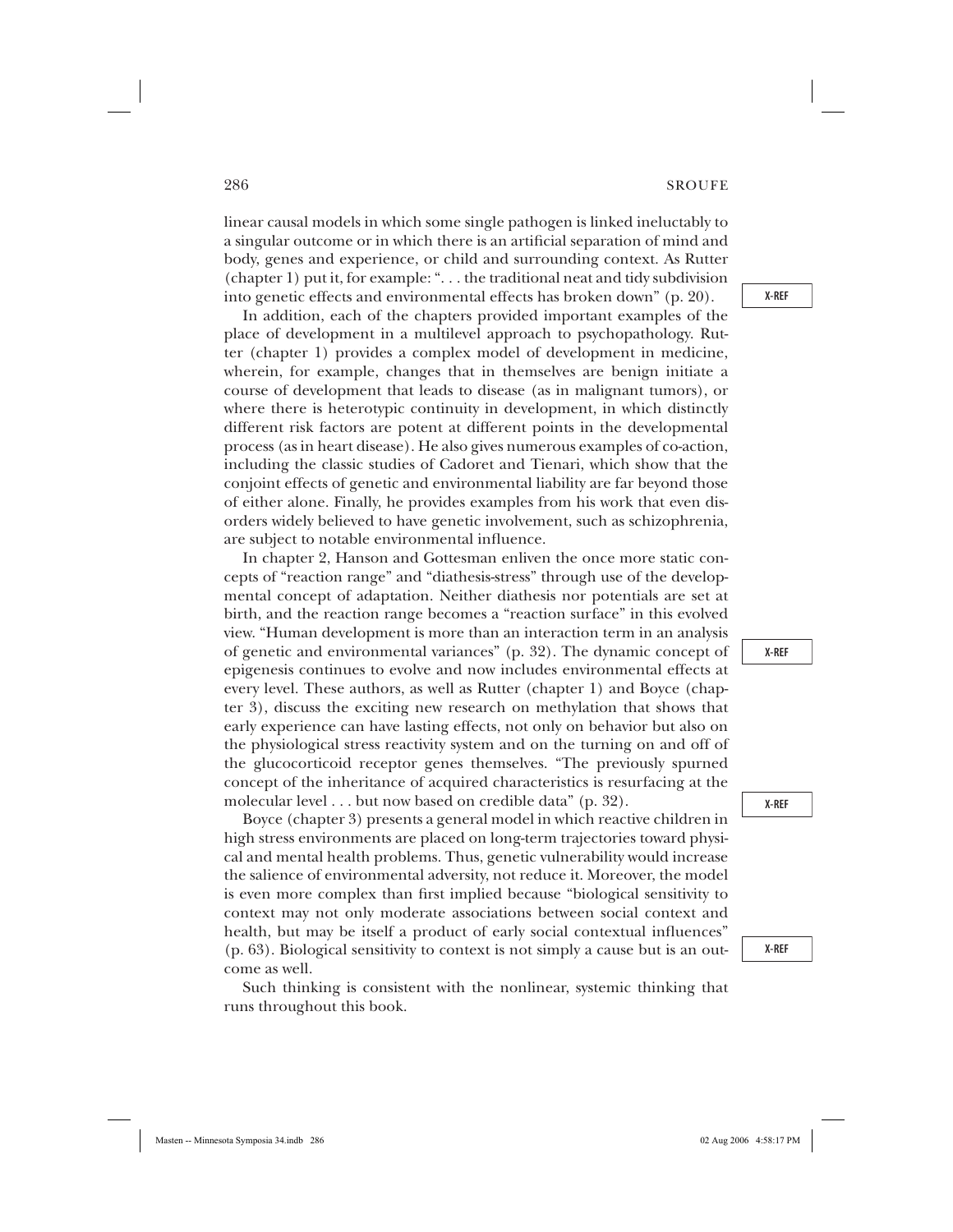Egeland (chapter 4) uses longitudinal data from the Minnesota Parent– Child Project to illustrate the "organized" nature of development. Pathology and resilience are viewed as dynamic constructs, being based not just on current individual characteristics or current circumstances, but on foundations established through prior experience and early adaptation. In addition, change in problem behavior is linked to change in parental stress or parental depression. Such change data make clear that links between parent problems and child behavior are not simply due to genetics. As do other chapters in the volume, the Egeland chapter also illustrates pathways concepts; here, for example, a pathway from maltreatment to alienation to conduct problems. Finally, Egeland provides critical data on the importance of timing. He shows, for example, that early trauma may predict adult problems, such as dissociation, even after accounting for middle childhood problems, and that early trauma is a more powerful predictor of adolescent and adult dissociation than is later trauma, likely because of the young child's lesser capacity to integrate disparate and challenging aspects of experience.

In chapter 5, Fiese and Spagnola adopt many of the same perspectives used by Egeland to look at the level of the total family. Thus, it is family features that are risk or promotive factors, and it is family practices and rituals that are interiorized by the child, in addition to dyadic, parent–child factors. Reciprocal influences between child and family are described. Serious illness of the child (asthma is their example) clearly represents a challenge to the family, but different families are organized differently to respond to this challenge. When routine and affectively positive family practices can be continued and the positive family representation can accommodate an ill child, necessary medical regimens are followed and fewer internalizing disorders result. In contrast, "in cases where the family perceives daily care as a drain on personal resources, children worry more about their asthma symptoms (and) report . . . that their daily activities are often disrupted by health symptoms" (pp. 134–135).

Dishion and Piehler (chapter 6) present an exquisite example of developmental process, wherein children with established problem behavior develop associations with deviant peers, which then creates a progressive amplification or cascade of antisocial problems. The work is important for the field both because it illustrates the importance of understanding normal developmental phenomena (here, friendships and peer networks) and because such change in problem behavior cannot be readily assimilated to a simple causal model. A true transaction is illustrated. There is no question that antisocial children increasingly associate with deviant peers, that such friendships operate in distinctive ways, and that over time they promote increased individual problems, which in turn consolidate deviant peer associations. A simple defect model is not adequate because level of social skills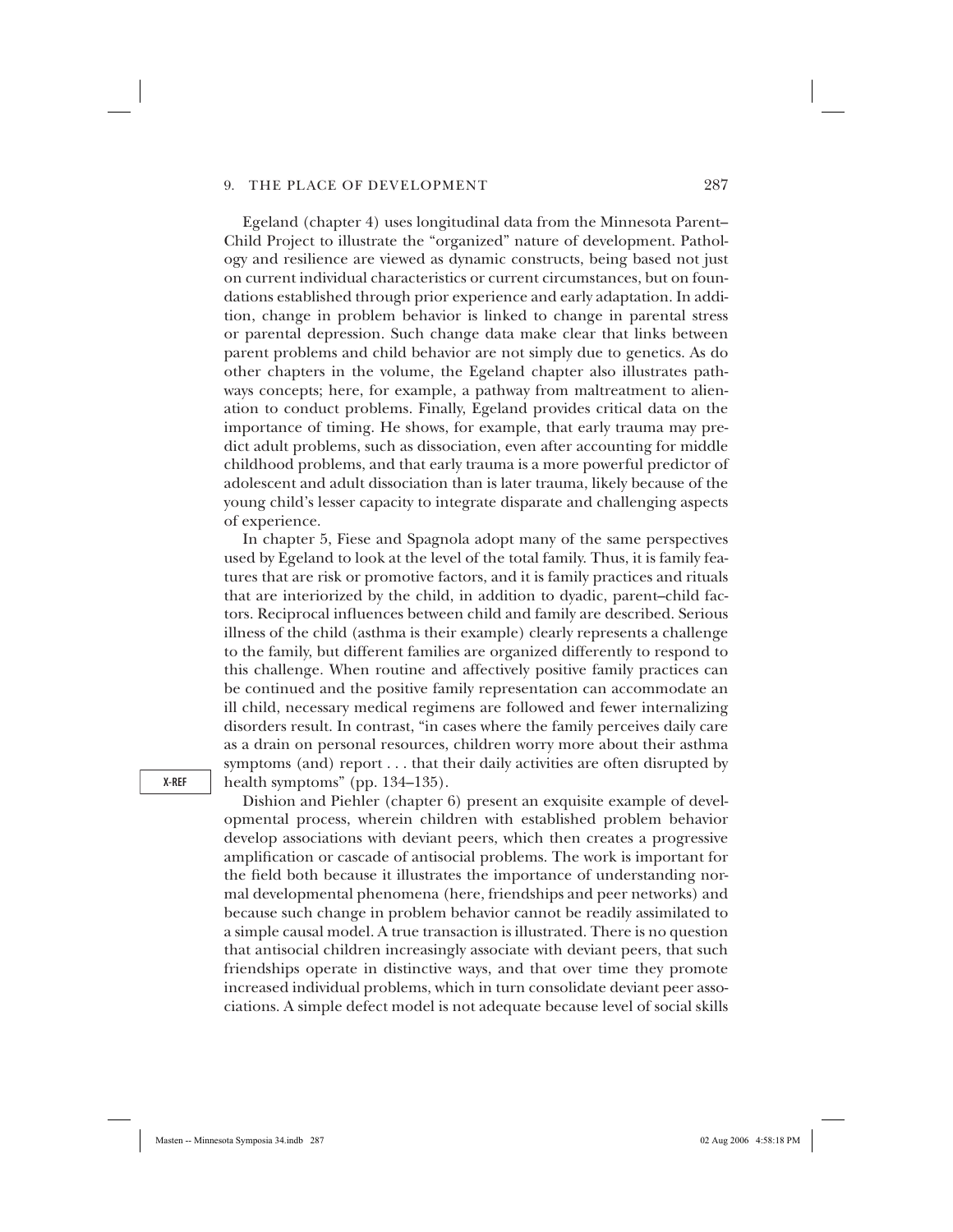and the capacity for mutual influence seem equivalent for deviant and nondeviant peer friendships. But in this case mutuality, through mutual support of deviance, promotes escalating antisocial behavior.

Garber (chapter 7) recapitulated many of these themes in adopting a multilevel view of a particular disorder, depression. She illustrates clearly that depression in not appropriately considered as simply an organic disorder, but rather is best understood in light of physiological, cognitive, and social features. As Rutter (chapter 1) said, "a subdivision of mental disorders into those that are 'medical' and those that are 'social' is totally meaningless" (p. 5).

A comprehensive overview of the potential role for every level of analysis in understanding pathways to psychopathology is presented by Cicchetti and Valentino (chapter 8). Levels considered range from molecular genetics, acoustical startle, and neuroendocrine regulation, to emotional regulation, attention, memory and language, to self-representations, social relationships, and community. Their data reveal co-actions, such as powerful joint effects on problem behavior of parental maltreatment and living in violent neighborhoods, and the interplay of maltreatment, neuroendocrine regulation, and depression. Such multilevel analysis is used to explain diverging pathways associated with maltreatment over time. Their work also reveals developmental mediation effects. For example, the link between maltreatment and later peer problems was mediated by assessed cognitive control or understanding of negative affect. Complex paths also were shown, wherein negative representations undermined emotion regulation, which then compromised peer functioning.

In light of these splendid chapters, which move the field forward so nicely, what more then is there for a commentator to say? In this case, only to go further and to do so in a particular way; namely, by adopting an even more thoroughgoing developmental perspective. The bulk of this final chapter is devoted to laying out what this would mean and what the implications of a more thorough developmental view would be for thinking about and understanding psychopathology. Before doing that, I make some initial comments about the nature of development and its place in explaining behavior.

#### **THE NATURE OF DEVELOPMENT**

All students are now taught that development and all behavior, whether normal or abnormal, results from the interaction of genes and environment. This marks an important advance over simpler ideas that genes cause behavior or that the environment simply washes over a passive organism. And yet it does not really capture the full complexity of development.

**X-REF**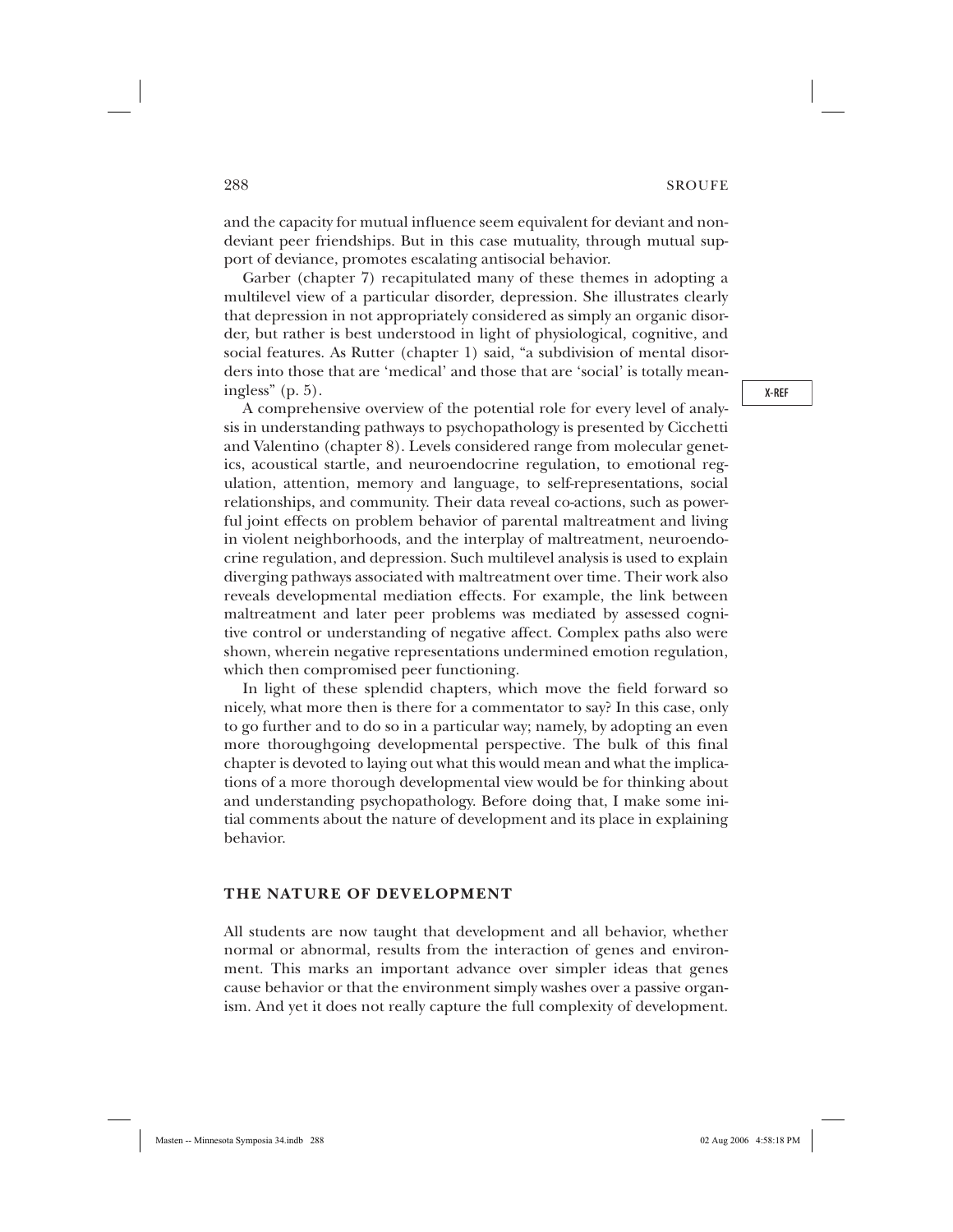There is a critical third ingredient that is not yet fully appreciated. It is not just genes and environment, but genes, environment, and past development that set the stage for future development.

The necessity of this altered viewpoint is readily illustrated by examples from prenatal development (Arms & Camp, 1987; Kuo, 1967). For example, consider an early stage in the development of the chick embryo, when buds that will become legs and wings are just emerging. If one surgically removes a tiny piece of tissue from an area that would otherwise develop into thigh tissue and places it at the tip of the wing bud, it can become a normal part of the wing tip. The surrounding cells, it is argued, "induce" it to become wing tissue. Timing is crucial; the tissue must not yet be "committed" to becoming leg tissue. This is, of course, another example of genes being turned off and on, as discussed by Rutter, Hanson & Gottesman, and Boyce (this volume). But because of the timing issue, one also already sees a role for past development. If one does this transfer too late, a glob of anomalous tissue at the tip of the wing results. More remarkably, if one does the transfer at a very particular point, not as early as in the first experiment and not too late, an amazing result is possible. One gets not thigh tissue at the tip of the wing and not normal-looking wing tissue, but a *claw.* How can this be? Apparently, the transferred tissue already was committed to (differentiated toward) becoming leg tissue, but not fully committed to becoming thigh tissue. Thus, the surrounding wing-tip tissues (the surrounding context) could not alter it away from becoming a leg part; yet the new context could induce it to become a tip, so it becomes the tip of a leg—a claw.

In this example, we of course continue to see an important role for genes. After all, it does not become a fin. We also see a crucial role for the environment (here, surrounding tissues) and for the interaction of the two. But there is a critical role for development as well. The intervening event has a notably different impact depending on when it happens; that is, depending on the prior development of the organism.

These examples from prenatal life are not simply a metaphor for the nature of development. Rather, this is the way development always works. There is no reason to think that things progress any differently whether we are talking about the development of tissue, the brain, a cognitive capacity, temperament, or the personality. Once we realize the importance of the time dimension, of development itself, we can never see genes and environment in the same way again. Except perhaps for a micromoment in time in the very beginning of development, it is not gene–environment interaction that concerns us when we study whole, living systems. In the embryonic example just cited, it really was tissue–environment interaction. Most often, in developmental psychology, it is organism–environment interaction or person–environment interaction (Sroufe, Egeland, Carlson, & Collins, 2005). The organism is, after all, Genes  $\times$  Environment  $\times$  Time. Once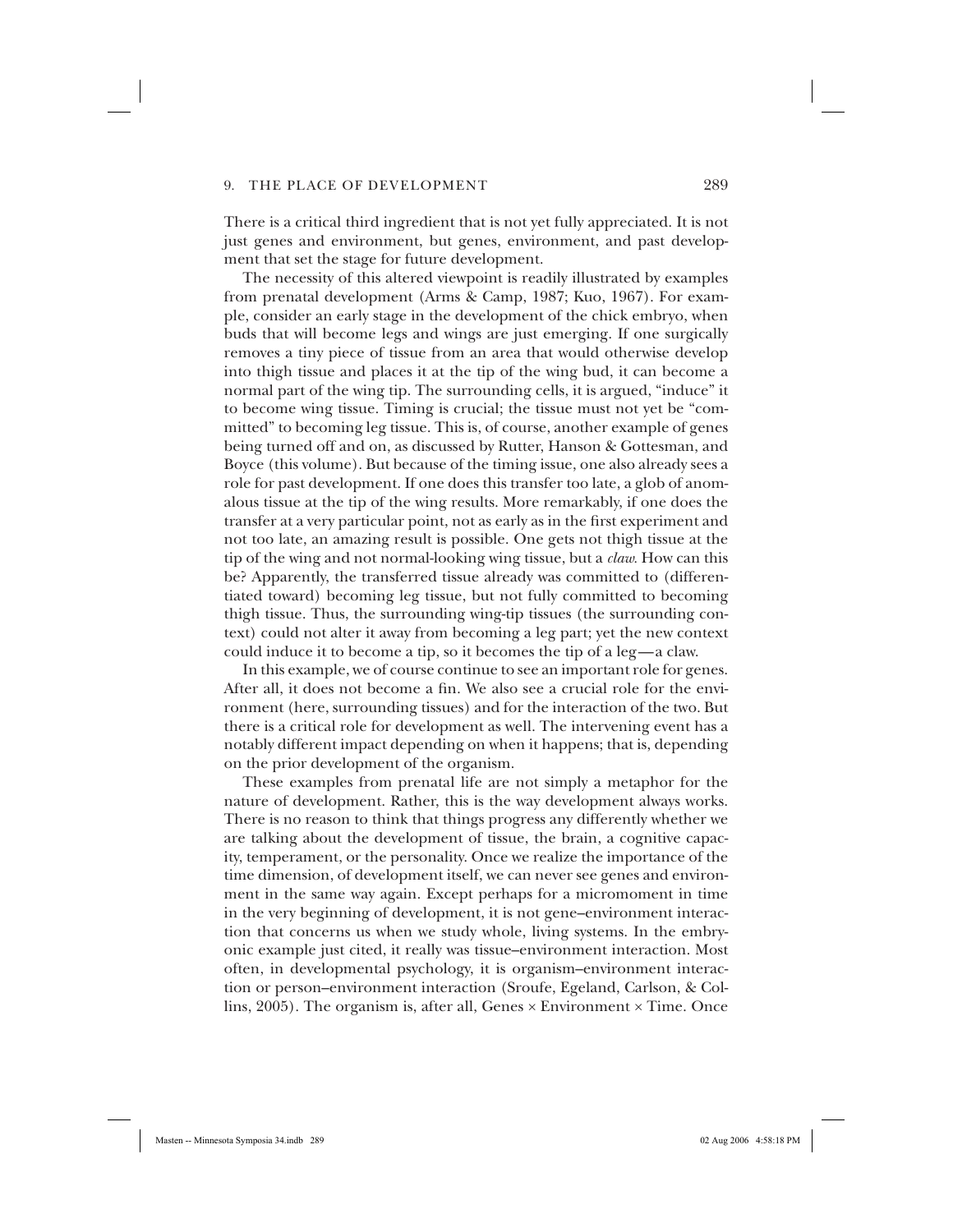time is entered, there is organism, and it is the organism that then interacts with environment. Following birth, with development, there is the person, and it is the person that interacts with the environment. The cumulative history of the person in part determines the environment (through what the person engages, reacts to, elicits, and processes) and even, at least in part, the genes that are active and inactive at a given time. "Child effects" are not gene effects but person effects. Person–environment correlations come to the fore, not gene–environment correlations. All of this derives from the inclusion of development as not just an outcome but as also a critical feature of a causal system.

This embryology example not only makes clear the three ingredients of development, but it reveals the very nature of development as well. Development is lawful and orderly in a particular way; namely it is "hierarchically integrated" (Werner, 1948) or *cumulative.* This means that development always entails everything that went before and something more. The "something more" is the emerging complexity resulting from the co-actions of organism and environment. The emerging complexity is not specified by prior features, yet it is founded on them (Sroufe et al., 2005). Acquired capacities are retained yet changed in meaning when new capacities are acquired and organized with them into more complex wholes. Future development, however complexly transformed, builds on what was already there. The tissue, organism, or person reacts differently to what appears to be the same environmental circumstance at different points in development. And individuals react differently because of their individual histories. As Freud is reported to have said: "The human mind is from start to finish incapable of separating itself from its own experience but can only build upon that" (Rosen, 1989, p. 126).

Development is an ongoing transactional process—the organism (person) as developed to that point in time engages the environment in particular ways (selecting, "interpreting," reacting to, and eliciting), while at the same time the current context (including the engaged environment) transforms the organism. In a cyclical way, the further developed person now engages the environment in altered ways and continually is further influenced by the engaged environment.

Our evolving view of development is that although genetic endowment is never lost, it is never the same following the early organizations of the organism. Likewise, although any inborn physiological and behavioral tendencies are not lost, they are never the same once the person begins interacting with the surrounding environment. As Werner (1948) argued:

The development of biological forms is expressed by an *increasing differentiation* of parts and an increasing subordination or *hierarchization.* Such a process of hierarchization means that for any organic structure the organization of the differentiated parts is a closed totality, an ordering and grouping of parts in terms of the whole organism. (p. 41) **One line long**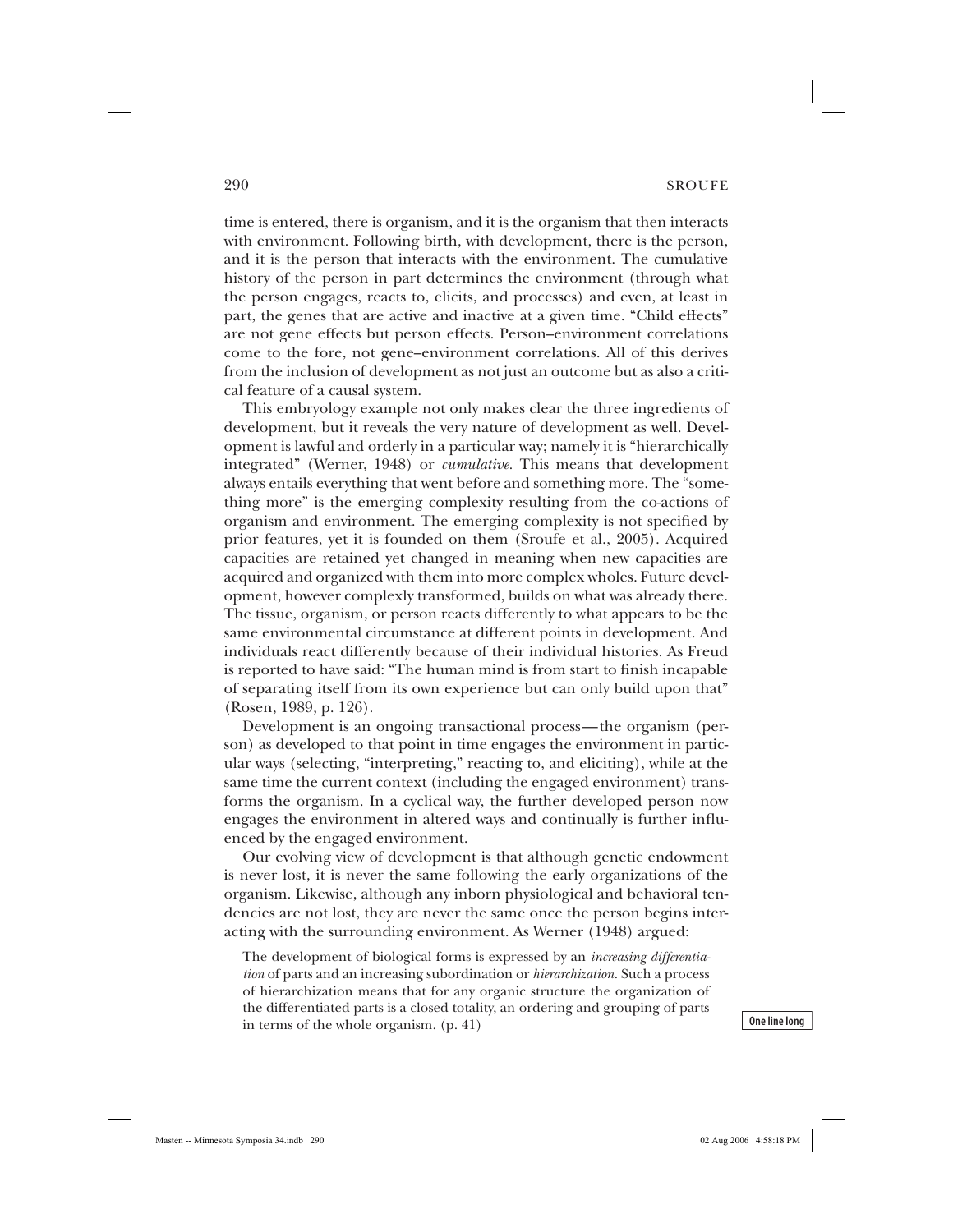## **IMPLICATIONS OF A DEVELOPMENTAL VIEWPOINT**

Adopting a thoroughgoing developmental viewpoint has widespread implications for the study of psychopathology, altering all aspects of our enterprise. It would change our language—the way we describe phenomena and conceptualize the origins and course of disorder. It would change how we interpret and explain research findings. And it would profoundly change the research agenda.

#### **The Language We Use**

Linear, reductionistic thinking is deeply ingrained in all of us, and we readily slip into describing cause in terms of individual traits rather than developmental systems. At the outset, I want to adopt the curved finger of accusation and say that attachment theorists, such as myself, are equally vulnerable to this problem. Frequently, we slip into using terms such as "securely attached child" when we know that attachment is really a relationship term, and the proper description would be "a child with a history of a secure relationship with the primary caregiver." We don't do it because this is unwieldy, and I think that often explains why we use, as well, terms such as "inherent," "predisposition," and "largely genetic." Such terms are not developmental constructs and although, generally, we don't mean it, these terms imply a linear, not thoroughly developmental view. We know genes are modified by environment and that temperament is subject to transformation and is developing from the start, but in our language we sometimes gloss over this.

In a developmental viewpoint, we would not use the term *heritable* as though we had explained the cause of something, even in part. Heritability estimates would not be taken to imply genetic cause. Following Turkheimer (1998), we know that all we really can conclude is that H squared is not 0. When we say something like, "The heritability of ADHD is .70" and imply or say that this problem is then largely genetic, we are forgetting about development. Heritability estimates always would fluctuate depending on the variation in environments sampled. With one member of monozygotic twin pairs reared in a group-care Romanian orphanage and the other in a stable, supportive family, with an extensive social support network, heritability of almost any psychological characteristic would be very low. Moreover, the genetic term in these computations also includes the interaction with environment, and generally it is not possible to extract the effect that is purely due to genes. As Piaget (1952) said regarding cognition and affect, the workings of genes and environment are "non-dissociable." Finally, in **One line long** the case of ADHD, heritability estimates very widely, being about .70 for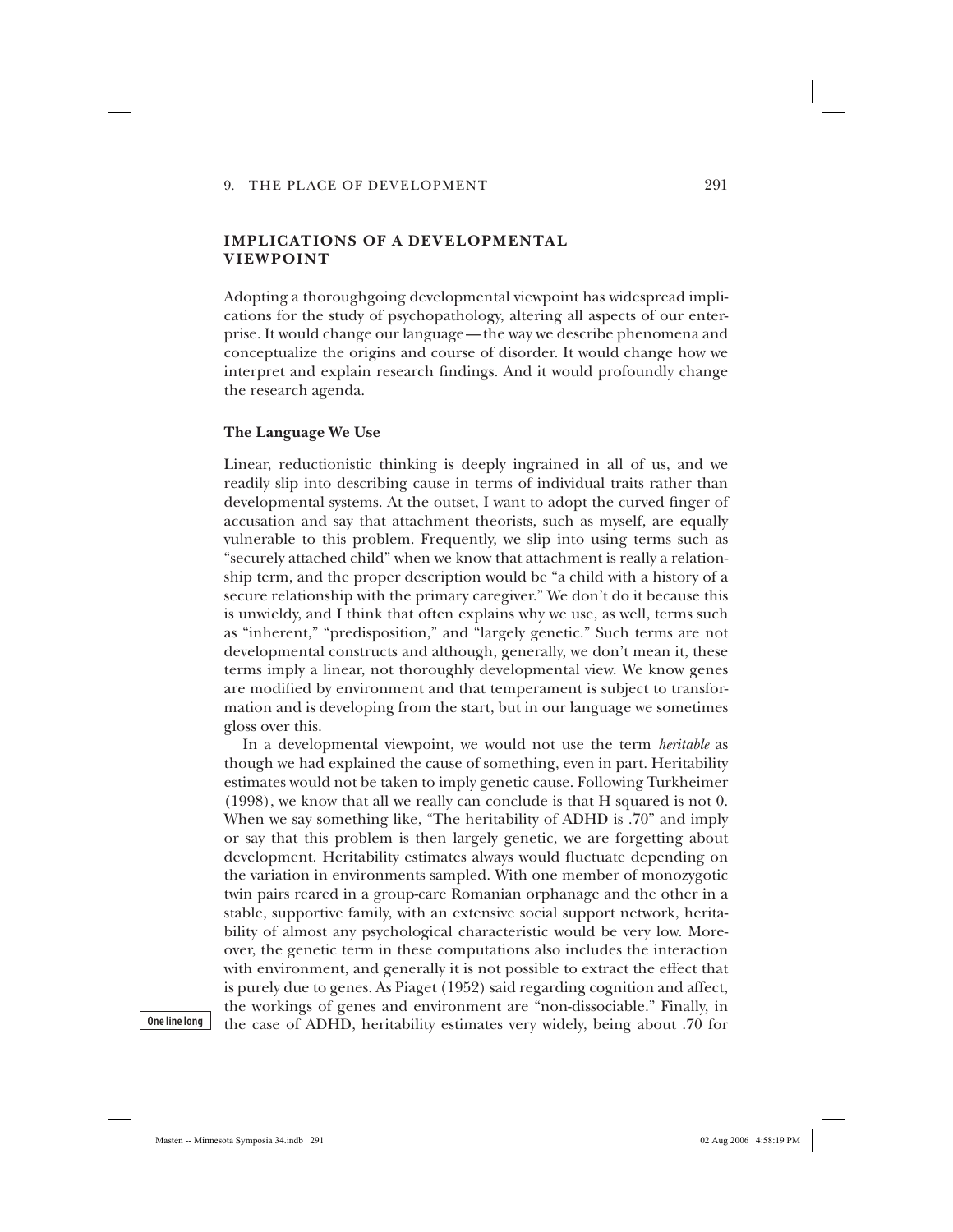parent report, .50 for teacher report, and .20 for observational data. Our own prospective data on onset and course of ADHD (e.g., Carlson et al., 1995) make clear that there is a critical role for environment in this problem (see Research Agenda, later in this chapter). Genes are important. Environment is important. We cannot say one is more important than the other.

Cicchetti and Cannon (1999) make this same point when they say, "No component, subsystem, or level of organization possesses causal privilege in the developmental system . . ." (p. 377). Yet we often do slip into granting privileged causal status to biological features. Authors who at times provide elegant statements regarding the co-active, integrative, and systemic nature of disturbance will at the same time speak of genetic *infl uences,* speak of biological *predispositions,* and use temperament as a causal construct. We seem to more readily accept circular statements such as, "She is shy because she has a behaviorally inhibited temperament" than "She is shy because she has an unresponsive caregiver." We treat neurobiological explanations as more basic, fundamental, and important. They are basic, fundamental, and important, but not more so than other levels of explanation.

One concluding example of how use of language impacts our thinking comes from the important work by Boyce (chapter 3). He describes the compelling and clearly developmental idea that children are differentially sensitive to stressful environments; that is, that there is an interaction between individual stress reactivity and context. And all would agree that biological features would be an important consideration in such sensitivity. However, choosing to describe the phenomenon as "biological sensitivity to context" has the consequence of moving his exquisite developmental view into and out of focus. On one hand, he points out that "biological" sensitivity to context may be itself an outcome of early social contextual influences and that "*all* children are vulnerable in settings of . . . deprivation" (p. 62). These statements make clear his understanding of the transactional, systemic nature of development. On the other hand, in the same chapter, he refers to "inherent individual susceptibility" and to "dandelion children" who "survive and even thrive in whatever circumstances they encounter (p. 61)." They are "resilient," he argues, because they are low on biological sensitivity to context. In fact, there are no dandelion children in this sense. Resilience is a product of a complexly evolved foundation of prior development and presence of current supports that offset challenges (Sroufe et al., 1999; see also Egeland, chapter 4, this volume). Studies of high early risk, such as the Rochester study (Sameroff, 2000), show that when eight or nine of the potent risk variables are present, there are no resilient children. Resilience, like sensitivity to context, develops, and defining resilience in terms of inherent characteristics moves us away from developmental analysis. I clarify this further in discussing research findings.

**X-REF**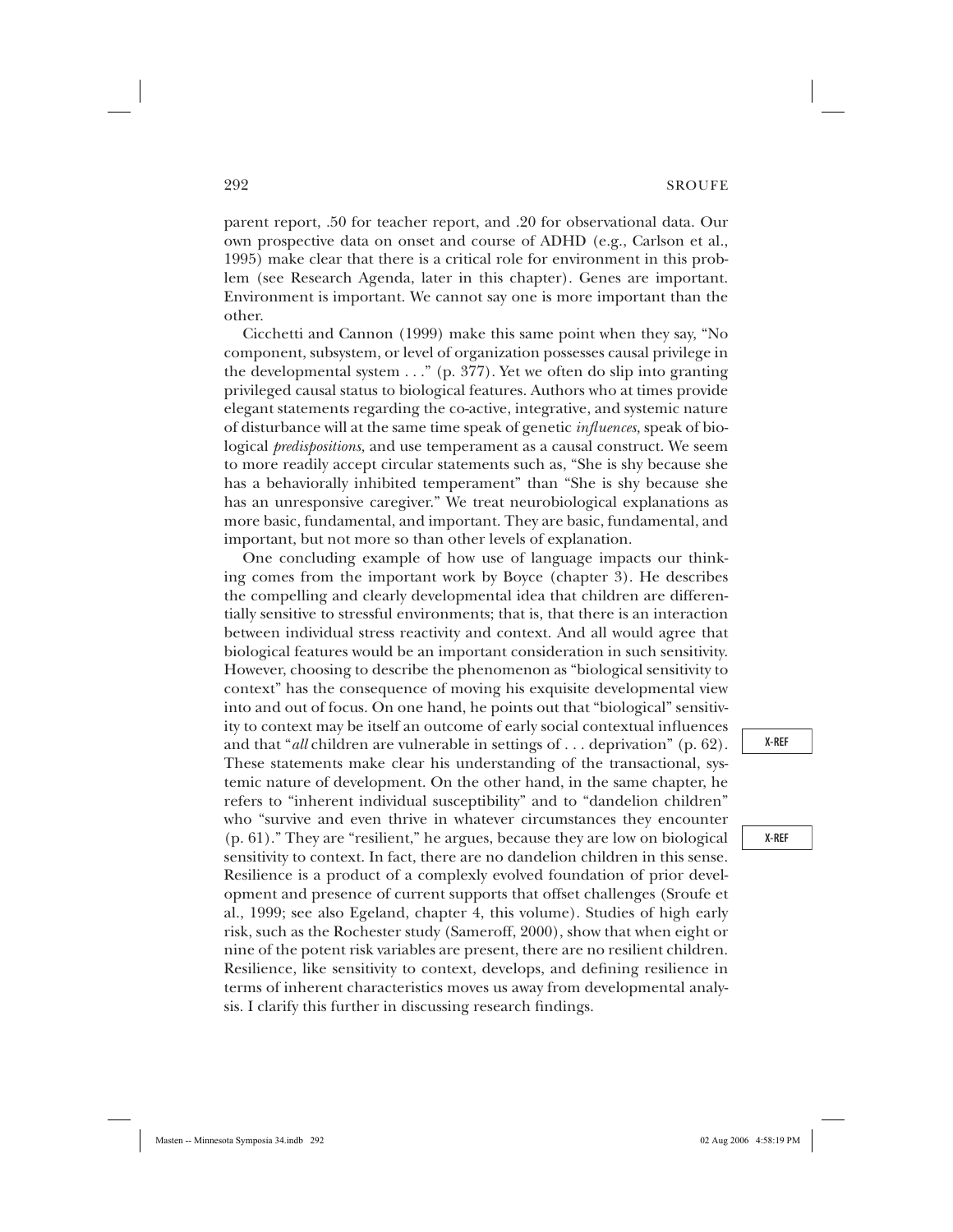#### **How We Interpret Research**

A thoroughgoing developmental approach would not just change our descriptive language, but the way we interpret research findings. One recent example is the important research by Caspi et al. (2002) on an interaction effect between maltreatment and the MAO-A gene on conduct problems. It should, of course, be obvious with any interaction that both components must matter; yet it is striking how often this finding is interpreted to mean (and only mean) that maltreatment has an effect *only* on genetically vulnerable children. Oddly, it is often suggested that maltreatment per se does not matter; that is, it only matters if the genetic *defect* is present. It is not similarly concluded that genes do not matter. This widespread interpretation is doubly ironic. First, it is ironic because the graphed data reveal a classic crossover interaction. Thus, it is just as valid to conclude that the genetic variation only has its negative effect when children are maltreated, and even that the same genetic anomaly may have a positive effect in a nurturing environment (see also Suomi, 2002, for more compelling data on such phenomena with monkeys). The idea of a genetic "defect" should be called into question and the more developmentally friendly concept of genetic "feature" should be put forward. The frequent, overly simplified explanation is also ironic because a larger replication study found no main effect for gene but did find evidence for an interaction, *and* for a main effect for maltreatment(Foley, 2004). The implication that maltreatment only matters sometimes was misguided, especially given that it is a risk factor for diverse problems beyond conduct disorders. Maltreatment *always* matters (as do genes, even if their contribution is indirect).

Werner's classic, vitally important work (e.g., Werner & Smith, 1992) on resilience provides another example. In virtually every textbook, and in other scholarly writing, one conclusion almost always put forward from this study is that temperamental robustness enables some children to be resilient in the face of even overwhelming adversity. By this it is meant that some children have inherent, endogenous qualities that promote resilience. A close reading of the Werner work, however, reveals that significant results were for *one* (of numerous) temperamental variable at *one* age period, and this variable was the mother's description of her child as "loveable" at age 2 years. It is a stretch to interpret this variable, assessed in this way, as reflecting inherent child variation. Such a variable plausibly reflects more than endogenous child characteristics. It could be viewed as reflecting parental perceptions and attitudes as well, and is most prudently interpreted as a complex developmental outcome itself. Although this is an obvious case, showing how readily temperament as cause is accepted, the same considerations apply to other cases as well.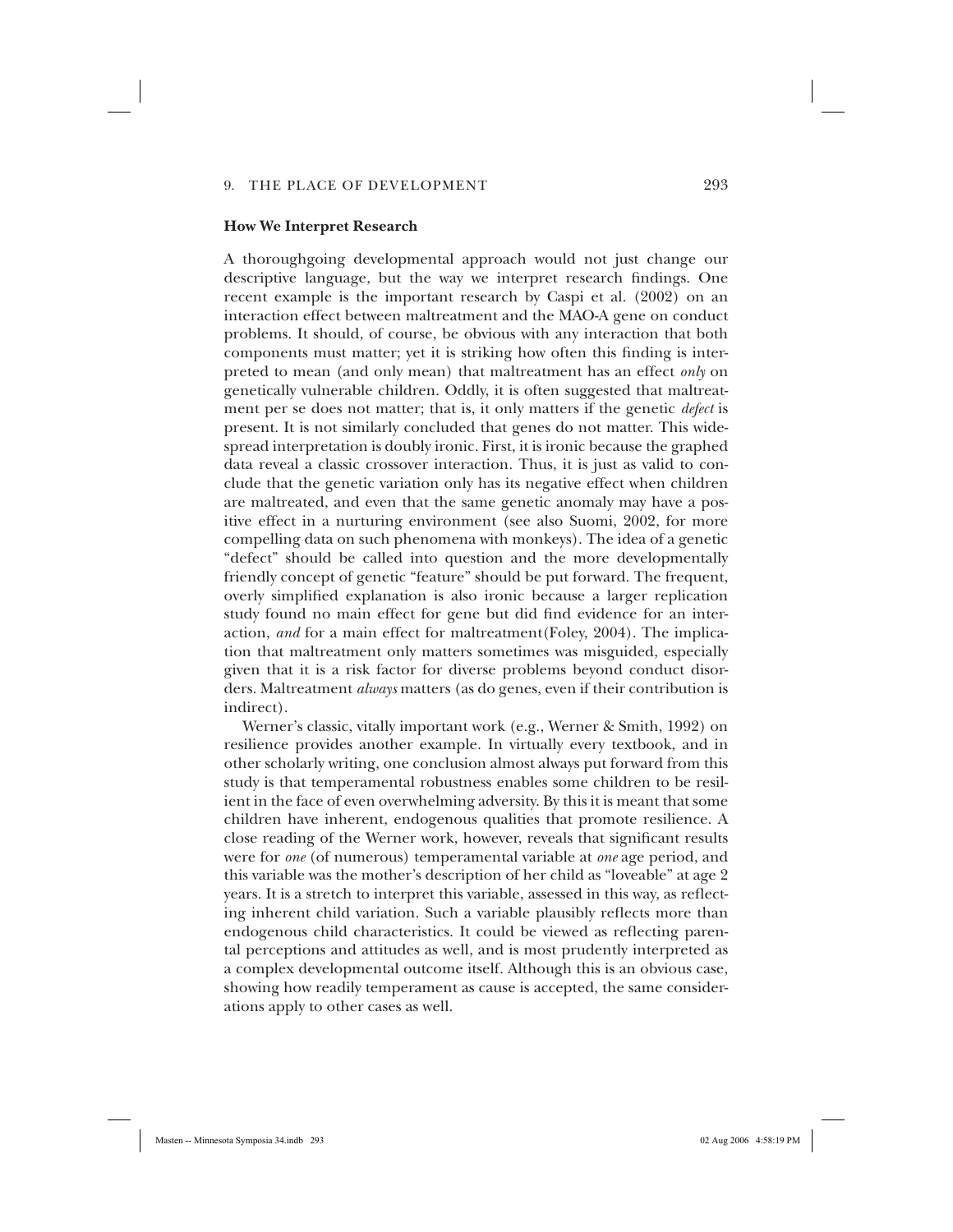It is when temperament constructs are used causally (as endogenous variation that explains later functioning), rather than descriptively, that developmental thinking erodes. Many constructs currently discussed by temperament researchers are vitally important to developmental psychopathology. These certainly include "effortful control" and "emotion regulation." Such characteristics are central in current definitions of disorder (Cole et al., 1994), and they are deeply important developmental constructs. But that is the point. Effortful control and emotion regulation are capacities that develop, as do sensitivity to stimulation, biological vulnerability, and other important characteristics subsumed by temperament researchers. That such capacities may be linked to measures of brain functioning goes without saying. How could it be otherwise? Whatever the role of environment or of past development, such capacities would be reflected in brain activity. This is reductionism in the good sense that Rutter (chapter 1) describes. But such a link does not remove the need to understand development, and it does not mean that variations in such capacities are genetic or inborn.

Temperament as a term used to described individual variation has an important place in developmental study, but temperament as a causal concept obfuscates developmental understanding. When complex constructs such as emotion regulation are defined as temperamental differences, as though that explains something, we have left development behind and moved ourselves further from understanding. What we want to understand are the array of co-actions involving numerous levels across time that lead to differences in such capacities. There is at present extraordinarily little evidence, based on direct observations made early in the first year, that any temperamental dimension taken by itself has long-term predictive significance for psychopathology. In our own study, unprecedented with regard to its starting point, density of observations, comprehensiveness, and longterm follow-up, we do find evidence of interaction effects involving early emerging individual variation and experiential variables, but virtually no main effects for temperament (Sroufe et al., 2005).

There is a general tendency in the field to take "child effects" as implying causality based on inherent, endogenous, physiological variation. "Bidirectionality" of effects is a reality; children impact as well as are influenced by their parents. But demonstrations that different children elicit different reactions from parents and others, rather than giving an answer about the role of biology, raises a question about development. How do children come to do this? When the phenomenon is looked at developmentally, one discovers that child effects actually increase with age, which could be explained in a variety of ways (Sroufe et al., 2005). The child is an increasingly powerful influence with development. Also, one may predict varying environmental reactions to different children ("child effects") from knowl-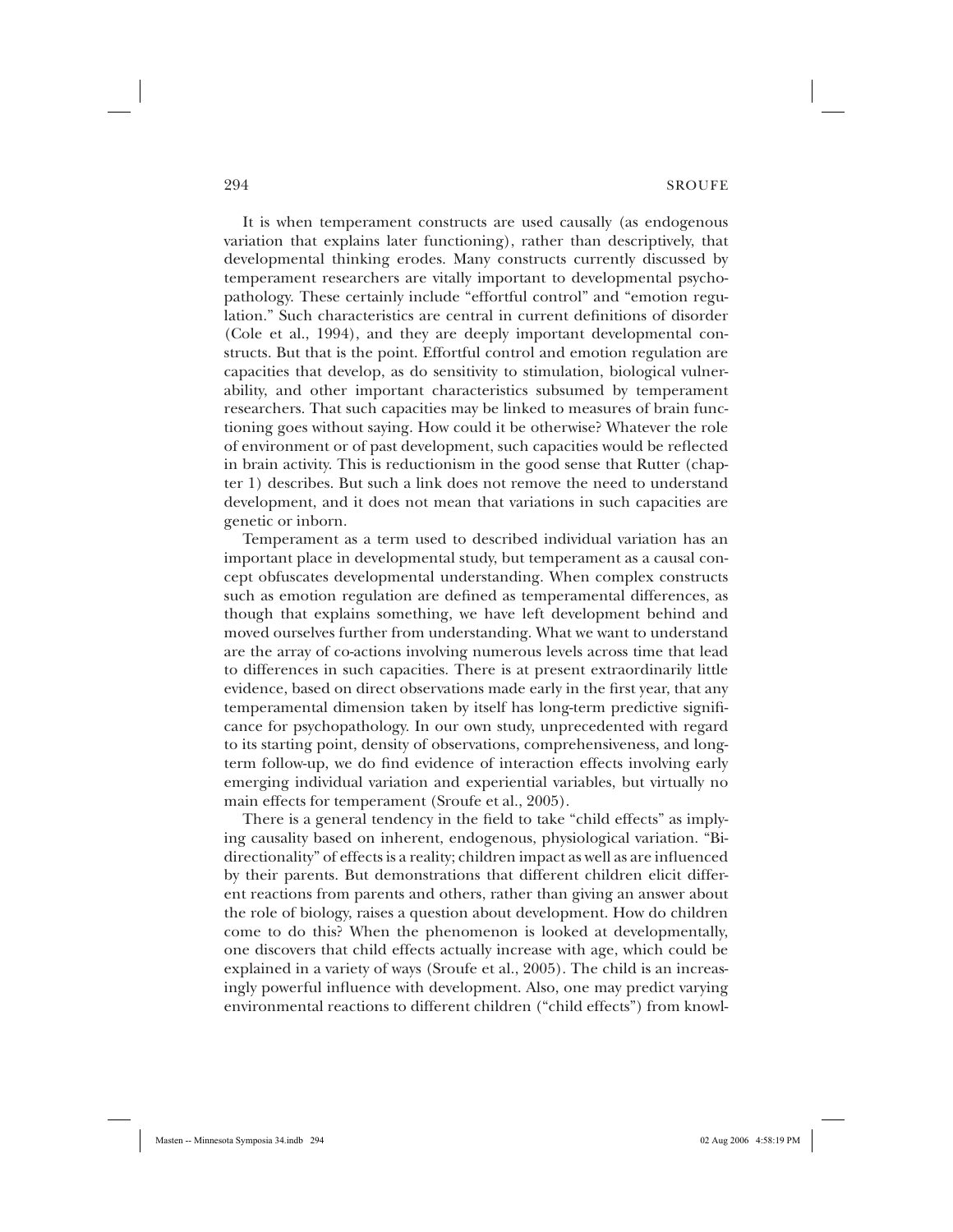edge of varied prior experience, as well as or better than from knowledge of early temperament (Sroufe et al, 2005). Furthermore, there is a dramatically greater predictability of later disturbance from assessed child behavior after age 3 years than before age 3.

Likewise, individual variation on any characteristic in and of itself does not mean genetic variation or inborn variation or inherent variation. The fact that some children show persistent, stable conduct problems, with early onset, is not best simply taken as evidence of neurobiological disorder but, rather, as posing a developmental question. How does this come about? At the least, in addition to endogenous variation, one would wish to examine how this pattern of adaptation elicits perpetuating feedback from environmental encounters in an ongoing way. This is what Dishion and Piehler show with their work on deviant peer associations. Prospective, early beginning studies show that, in fact, the demonstrated verbal deficits of these children in general emerge subsequent to initiation of the conduct problem pathway and do not precede it; nor do newborn assessments of temperament or neurological status predict it (Aguilar et al., 2000).

Our tendency to attribute causal status to temperament is most obvious in studies beyond infancy. Such studies can show how readily we lose hold of developmental thinking even in the midst of exquisite studies of developmental process. In their wonderful chapter in this volume, Dishion and Piehler demonstrated an intriguing interaction between selfregulation capacity and deviant peer group membership; namely, that for those assessed as high on self-regulation, deviant peer membership was less predictive of increased behavior problems. This is an important finding and would immediately lead to the question of how self-regulation develops and how we can promote this capacity. But not when self-regulation is simply defined as temperament (and implied to be endogenous). The quest for understanding is ended when temperament is taken as explanation. The case for doing so is not strong. Using an instrument, a form of which has been used in infancy, and constructs that other investigators label as "temperament," does not make something a measure of temperament in anything other than a descriptive sense. It is not even clear yet whether parental descriptions in infancy of these constructs reflect endogenous variation, and there is no data to support the stability of these constructs, independently assessed, from infancy to adolescence. It is a strength that Dishion and Piehler use both parent and child report (although these did not agree with their experimental measure) and that other data sources were independent. This often is not the case. The main point is that by defining "capacity for self-regulation" as temperament (and using the term causally), the investigators moved away from a thoroughgoing developmental view.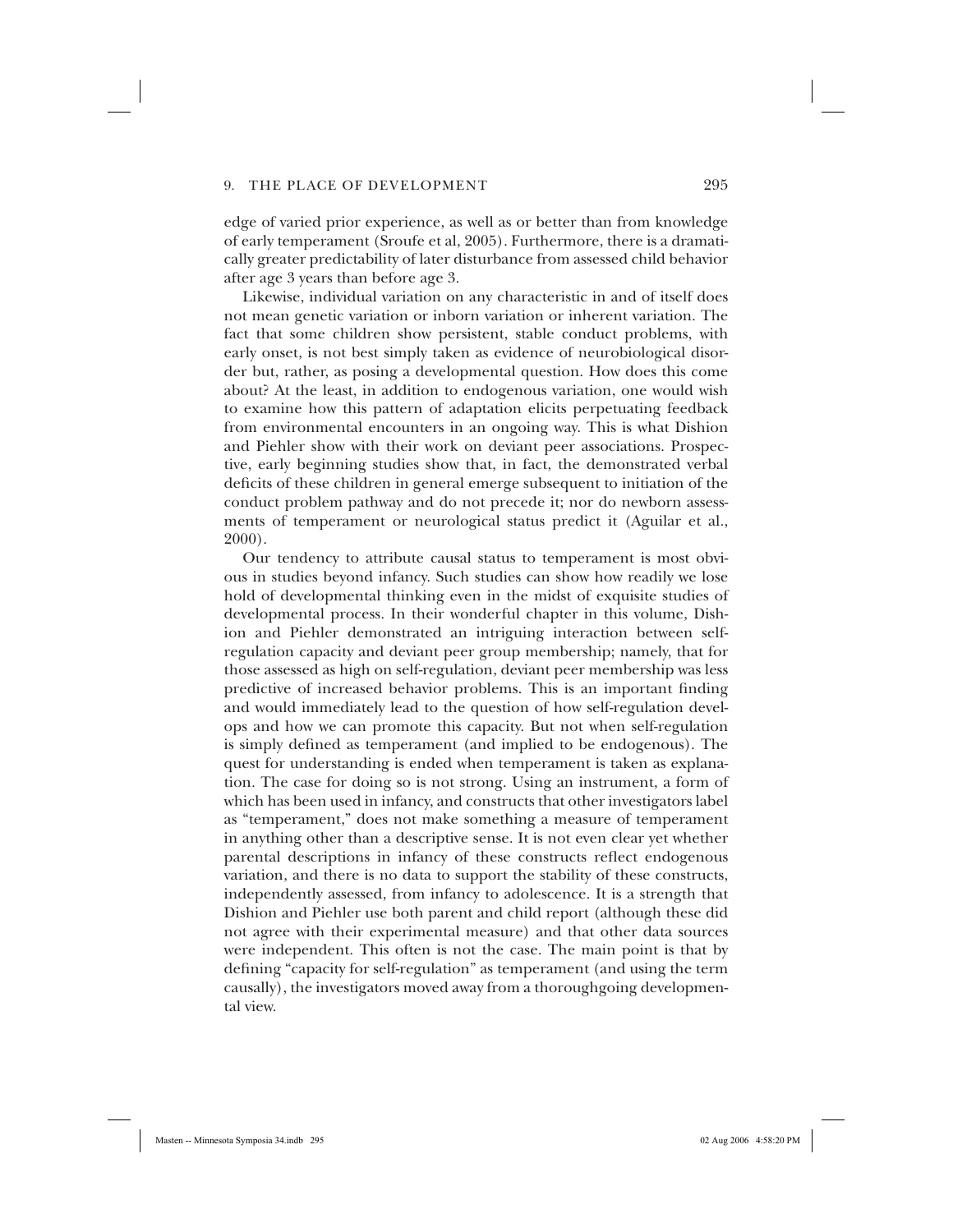#### **Research Agenda**

The research agenda within a thoroughgoing developmental approach to disturbance would be quite different from the apparent agenda today.

Within a developmental perspective, maladaptation is viewed as evolving through the successive adaptations of persons in their environment. It is not something a person "has" or an ineluctable expression of an endogenous pathogen. It is the result of a myriad of risk and protective factors operating over time. (Sroufe, 1997, p. 251)

Therefore, within this perspective, key research questions are focused on the factors that initiate and maintain maladaptive developmental processes.

The bulk of research in the current psychiatric literature is two-group research (those with and without some disorder), and the focus is on establishing correlates of disorder once established. Mostly, the search is for neurophysiological concomitants or, more recently, specific gene loci. The clear implication is that cause is understood once these correlates are discovered. Much of this work seems to spring from a belief in the inherent and fixed nature of disorder. The fallacy of this logic is obvious. The physiological differences may be results of the disorder, reflections of complex causal features that led to the disorder, or, if genuine antecedents, themselves the results of developmental processes. Now, even genetic effects are known to be subject to experiential influence through methylation, Moreover, establishing a role for genes still leaves open questions of mechanisms and process. Thus, the current agenda is restrictive.

The broader agenda of a developmental approach is concerned with at least three foci (Sroufe, 1997). The first focus is on understanding the array of factors and combination of factors that coalesce to initiate individuals onto a pathway that is probabilistically related to later disorder. Central here is discovering early patterns of adaptation that are precursors to disorder. They are themselves not pathological but are markers of pathways to disorder when subsequent developmental challenges are faced, if surrounding structures of support and liabilities are not altered. There will be critical clues here for prevention.

The second and third issues concern understanding features of the developmental landscape that serve to maintain individuals on a pathway and guide them to one outcome or another (cf. Dishion & Piehler, chapter 6), and discovering factors and processes that help deflect individuals away from pathways toward disorder, back toward health or vice versa. It is understood that factors that initiate a pathway may not be the same as those that maintain or deflect individuals from the pathway. Discovering mechanisms and processes of change comes to the fore, and a more dynamic view of disorder results. When, for example, one sees ADHD in terms of a pathway a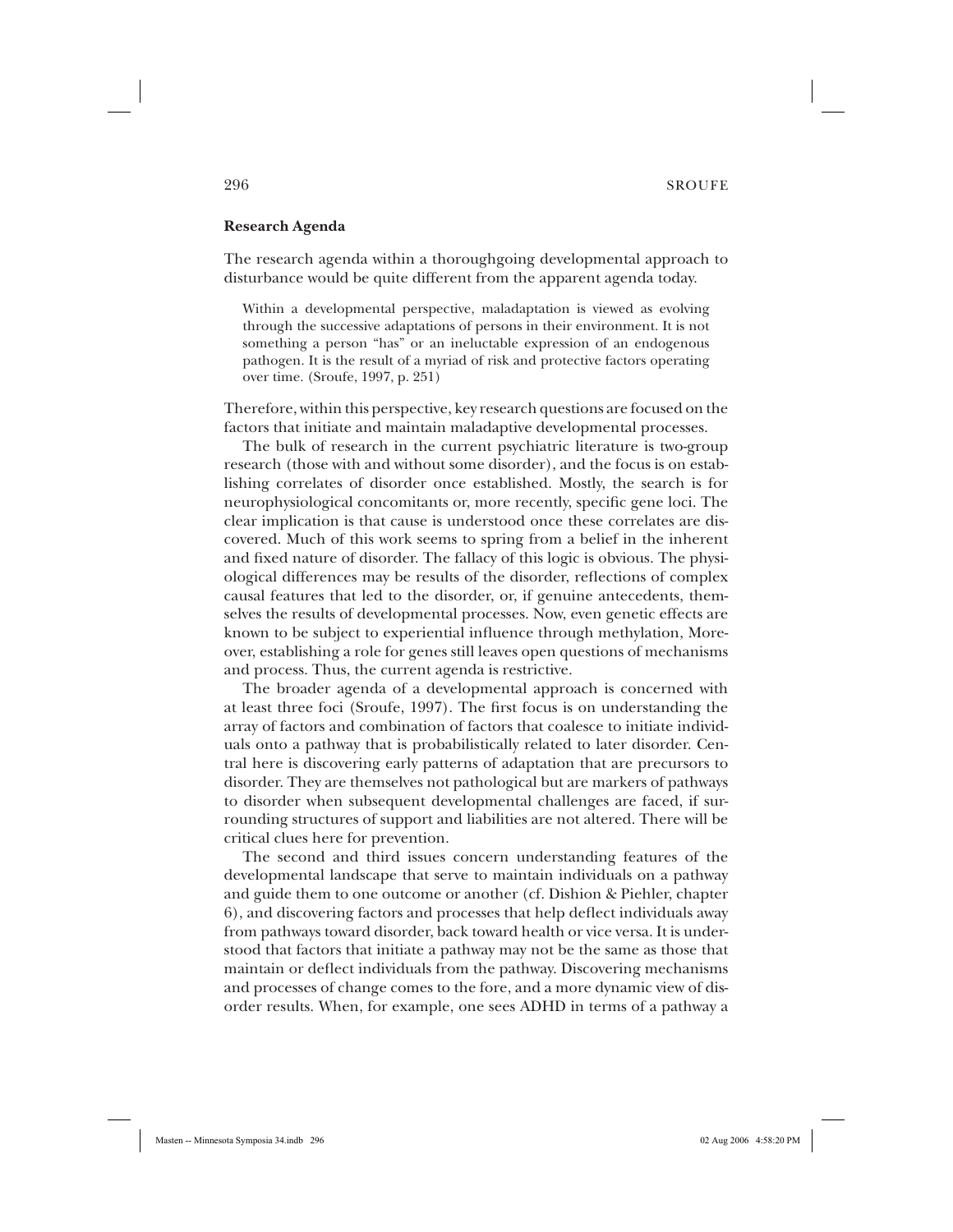child is *on,* rather than a condition a child *has,* change processes become central. The attention and control problems of these children, in fact, fluctuate (e.g., Sroufe et al., 2005), and changes in family stress and social support in part account for such changes (Carlson et al., 1995). Even with disorders that are quite stable, numerous developmental questions arise. What governs this stability? What determines when it becomes relatively stable?

The complete developmental question is not just whether some marker, characteristic, or experience is associated with later disorder, but how did this feature arise or have the impact it did and how does this process vary when other features are present. The discovery of particular genetic loci is important within this view as well, but in a very different way. Genes do not have the status of explanations, and they never will, but they may be starting points for developmental inquiry. Like other risk factors, they may serve to focus our work on developmental processes by pointing to key aspects of development that may go awry or at least by defining groups where more individuals might be expected to ultimately manifest the disorder in question. This would increase research efficiency. It is no accident that genetic work where there has been most promise concerns genes where something about developmental process is understood.

The agenda centered on understanding developmental pathways has radical effects on all aspects of our work. With all disorders, we want to know the differing array of features that are associated with onset at one point in development versus another. For example, early onset of depression and of conduct disorders is associated more with early adversity than is adolescent onset (Aguilar et al., 2000; Duggal et al., 2001).

A developmental approach also has implications for classification. Classification based on current manifest behaviors alone ignores the potential meaningfulness of different pathways to the same problem and different prognoses depending on foundations established before the period of difficulty. Moffitt's (1993) work represents an important beginning for this type of work. Dividing adolescents with conduct problems into those whose problems began very early and were persistent and those whose problems began in adolescence appears to have etiological and prognostic significance. Early onset is more heavily associated with harsh treatment than is adolescent onset, and adolescent onset cases more likely desist in early adulthood. These pathways considerations add to our understanding far beyond that granted by a symptom portrait in adolescence. In this case and more generally, developmental pathways considerations may help resolve the vexing problems of heterogeneity and of multiple disorders (comorbidity) that plague the current DSM system. We have yet to begin in earnest research in which we proceed forward in time from early patterns of adaptation and maladaptation and their later manifestations in disturbed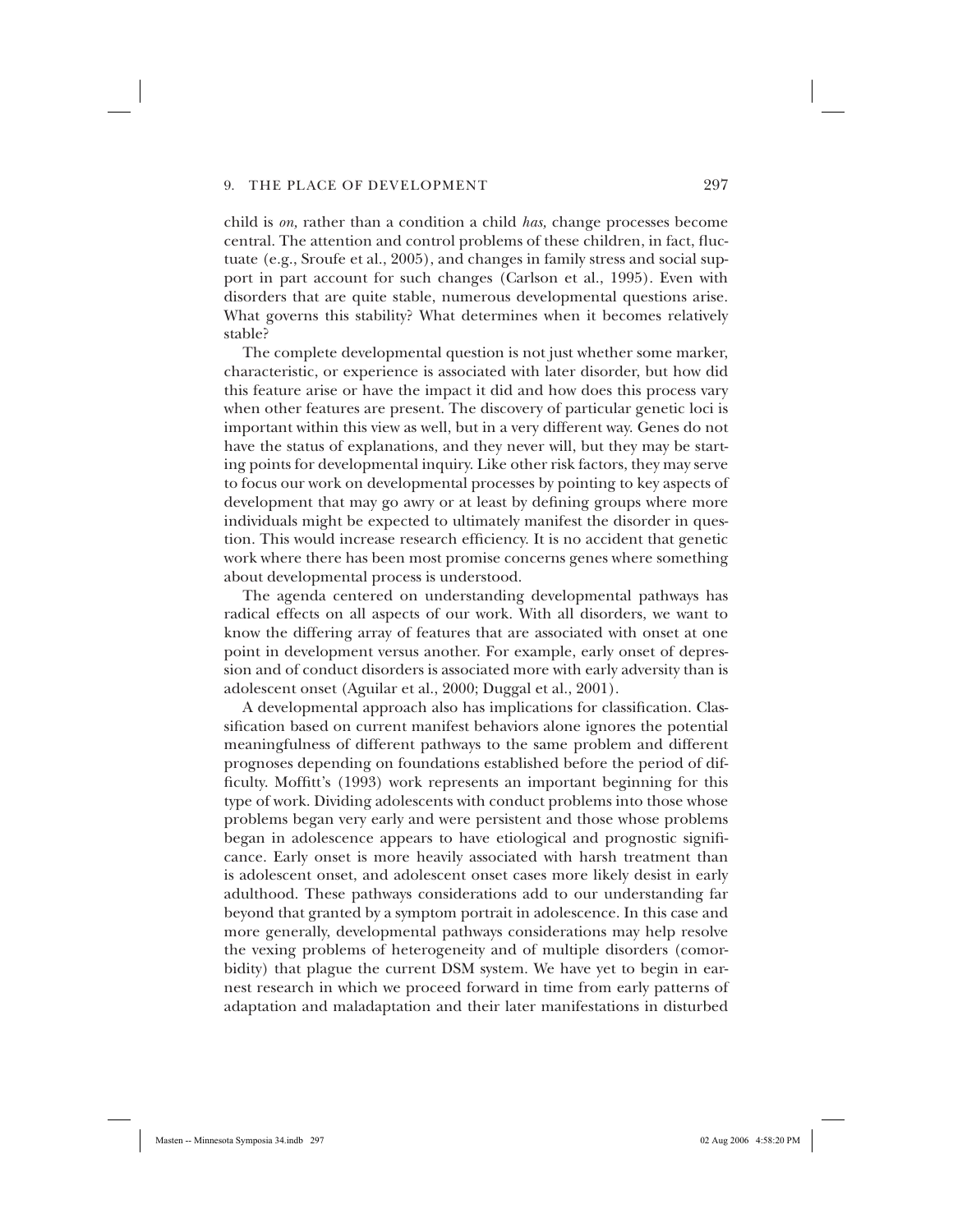or healthy behavior, rather than proceeding backwards from presumed disorders in later life to antecedents.

### **CONCLUSION**

The chapters in this book are sophisticated and thoughtful, and in addition to underscoring the value of a multilevel approach, they point toward a comprehensive developmental perspective on psychopathology. When this perspective is taken further, and development is put fully at the forefront of our endeavors, several conclusions are reached.

First, development (of anything) is not just the product of genes and environment in interaction, but genes, environment, and past development. From the first cell division forward, there is no outcome that does not entail development.

Second, it more properly is the organism or person that interacts with environment or context, not genes. Given development, the interaction between genes and environment is only indirect. From this perspective, it actually makes more sense to talk about genes as part of the total context within which the person is acting.

Third, everything develops—including irritability, EEG asymmetry, stress reactivity, effortful control of attention, cognitive biases, resilience and psychopathology itself. None of them are givens. "There is no aspect, activity, function, or structure of the psyche that is not subject to development" (Spitz, Emde, & Metcalf, 1970, p. 417). Heterogeneity of reaction to the environment is not evidence of genetic effects, but of development (although genes, of course, are presumed to play a role). Parent reactions to children likewise are developmental outcomes.

Not only is it inappropriate to speak of gene or environmental effects as independent of one another, it also is inappropriate to speak of genes and environment as independent of development. To paraphrase the remarkable insight of developmentalist Rene Spitz, writing decades ago (e.g., Spitz et al., 1970): Where we once saw maturation and experience, genes and environment, brain and mind, body and psyche, now there is only development.

#### **REFERENCES**

Aguilar, B., Sroufe, L. A., Egeland, B., & Carlson, E. (2000). Distinguishing the early-onset/ persistent and adolescent-onset anti-social behavior types: From birth to 16 years. *Development and Psychopathology, 12,* 109–132.

Arms, K., & Camp, P. (1987). *Biology* (3rd ed.). Philadelphia: Saunders.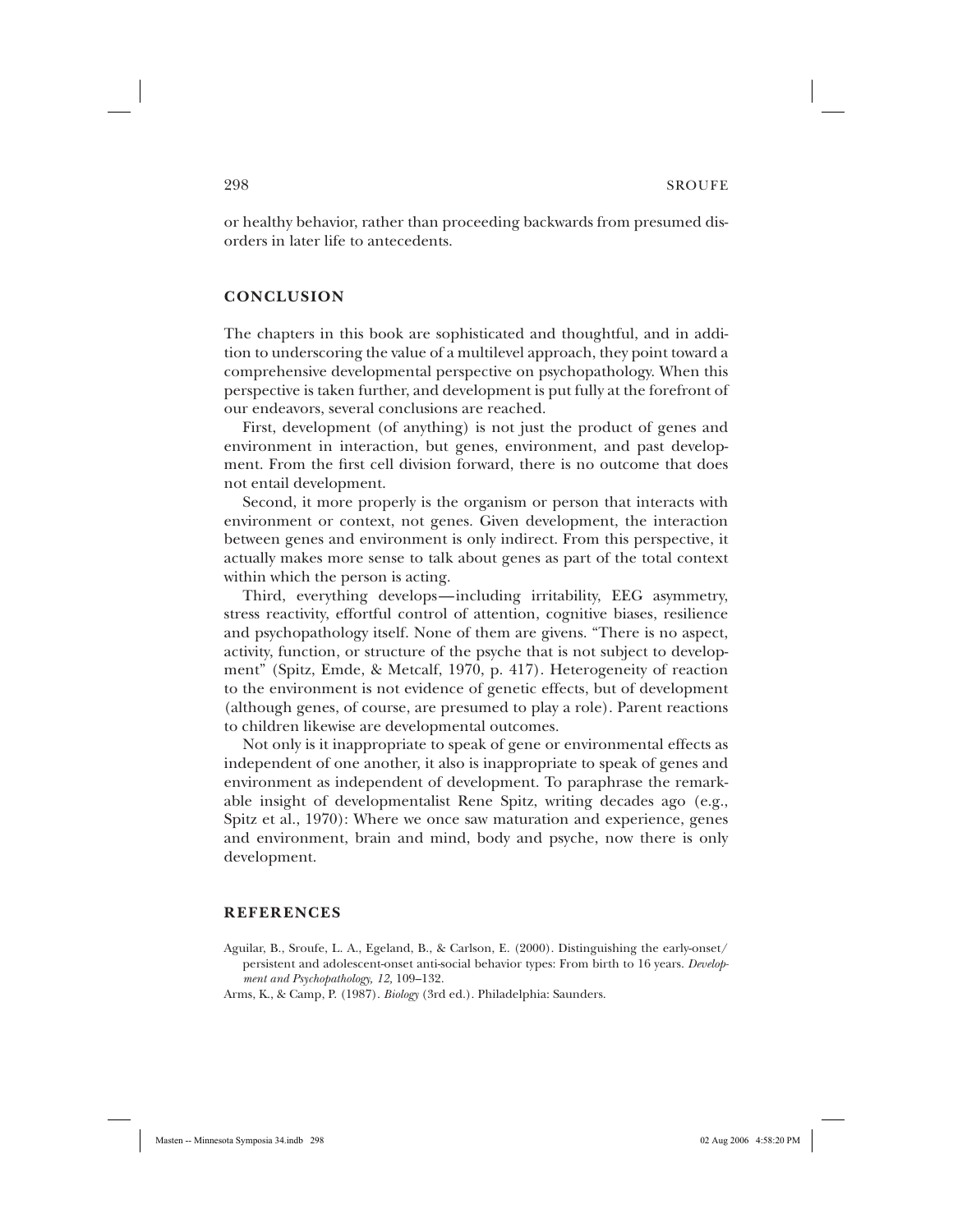- Carlson, E. A., Jacobvitz, D., & Sroufe, L. A. (1995). A developmental investigation of inattentiveness and hyperactivity. *Child Development, 66,* 37–54.
- Caspi, A., McClay, J., Moffitt, T. E., Mill, J., Martin, J., & Craig, I. W. (2002). Role of genotype in the cycle of violence in maltreated children. *Science, 297,* 851–854.
- Cicchetti, D., & Cannon, T. D. (1999). Neurodevelopmental processes in the ontogenesis and epigenesis of psychopathology. *Development and Psychopathology, 11,* 375–393.
- Cole, P. M., Michel, M. K., & O'Connell-Teti, L. (1994). The development of emotion regulation and dysregulation: A clinical perspective. *Monographs of the Society for Research in Child Development, 59* (2–3, Serial No. 240).
- Duggal, S., & Sroufe, L. A. (1998). Recovered memory of childhood sexual trauma: A documented case from a longitudinal study. *Journal of Traumatic Stress, 11,* 301–321.
- Foley, D., Eaves, L., Wormley, B., Silberg, J., Maes, H., Kuhn, J., et al. (2004). Childhood adversity, monoamine oxidase: A genotype, and risk for conduct disorder. *Archives of General Psychiatry, 61*(7), 738–744.
- Gottlieb, G., & Halpern, C. T. (2002). A relational view of causality in normal and abnormal development. *Development and Psychopathology, 14*(3), 421–435.
- Kuo, Z. (1967). *The dynamics of behavior development.* New York: Random House.
- Moffitt, T. (1993). Adolescence-limited and life-course-persistent antisocial behavior: A developmental taxonomy. *Psychological Review, 100,* 674–701.
- Piaget, J. (1952). *The origins of intelligence in children.* New York: Norton.
- Rosen, N. (1989). *John and Anzia: An American romance.* New York: Dutton.
- Rutter, M. (1980). Introduction. In M. Rutter (Ed.), *Scientific foundation of developmental psychiatry* (pp. 1–7). London: Heinemann.
- Sameroff, A. (2000). Dialectical processes in developmental psychopathology. In A. Sameroff, M. Lewis & S. Miller (Eds.), *Handbook of developmental psychopathology* (2nd ed., pp. 23–40). New York: Plenum.
- Spitz, R., Emde, R., & Metcalf, D. (1970). Further prototypes of ego formation. *The Psychoanalytic Study of the Child, 25,* 417–444.
- Sroufe, L. A. (1997). Psychopathology as an outcome of development. *Development and Psychopathology, 9,* 251–268.
- Sroufe, L. A., Carlson, E. A., Levy, A. K., & Egeland, B. (1999). Implications of attachment theory for developmental psychopathology. *Development and Psychopathology, 11,* 1–13.
- Sroufe, L. A., Egeland, B., Carlson, E., & Collins, W. A. (2005). *The development of the person: The Minnesota Study of Risk and Adaptation from Birth to Adulthood.* New York: Guilford.
- Suomi, S. (2002). Parents, peers, and the process of socialization in primates. In J. Borkowski, S. Ramey & M. Bristol-Power (Eds.), *Parenting and your child's world* (pp. 265–282). Hillsdale, NJ: Lawrence Erlbaum Associates.
- Turkheimer, E. (1998). Heritability and biological explanation. *Psychological Review, 105*(4), 782–791.
- Werner, E. E., & Smith, R. S. (1992). *Overcoming the odds.* New York: Cornell University Press.
- Werner, H. (1948). *The comparative psychology of mental development.* New York: International Universities Press.